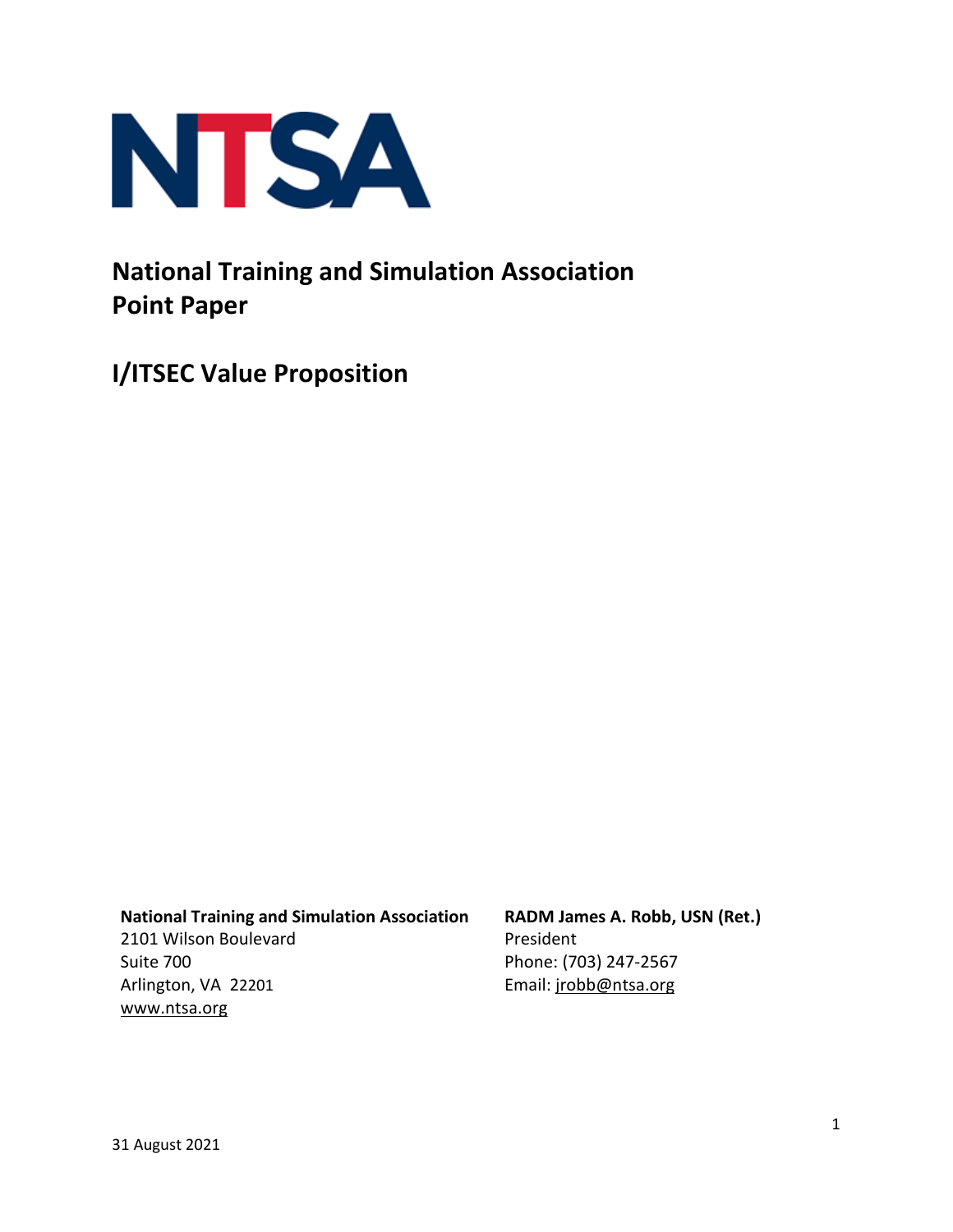### **Table of Contents**

| National Training and Simulation Association Point Paper - Conferences 3 |  |
|--------------------------------------------------------------------------|--|
|                                                                          |  |
|                                                                          |  |
|                                                                          |  |
|                                                                          |  |
|                                                                          |  |
|                                                                          |  |
|                                                                          |  |
|                                                                          |  |
|                                                                          |  |
|                                                                          |  |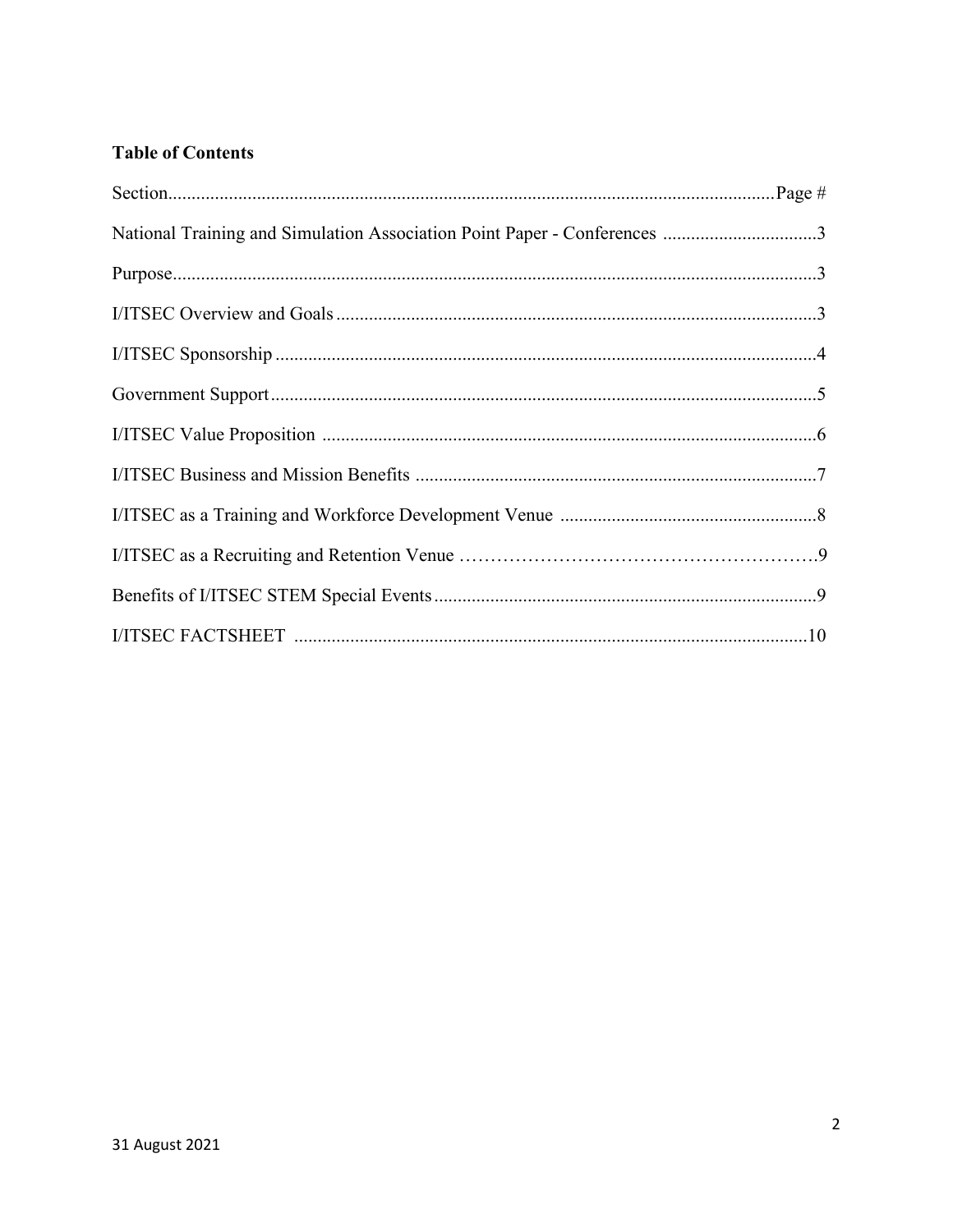# **National Training and Simulation Association Point Paper – I/ITSEC**

I/ITSEC has supported Warfighters and First Responders for over 50 years organized by the National Training and Simulation Association (NTSA) which is America's premier non-profit organization representing the interests of the training and simulation community. We are dedicated to and proud to advocate for Training and Readiness. As such, I/ITSEC serves as a continuous point of contact for government, academia, industry, research organizations and the military to exchange information, share knowledge, align business interests, and in general stimulate the growth and overall dynamism of the industry.

NTSA pursues it goals through a series of conferences, meetings and exhibitions throughout the year. The largest of these, the Interservice/Industry Training, Simulation and Education Conference (I/ITSEC), is by far the world's largest annual conference and exhibition dedicated to Training, Modeling and Simulation.

#### **Purpose**

This paper presents an overview of the I/ITSEC event with respect sponsorship, responsibility, support and benefits for use by constituents as they weigh the cost and benefits of participation and attendance.

#### **I/ITSEC Overview and Goals**

The annual Interservice/Industry Training, Simulation and Education Conference (I/ITSEC) showcases simulation, education, modeling and training technology for the exchange of information among industry, the military, and the educational communities. I/ITSEC Goals:

- Promote the free exchange of information related to modeling and simulation, training and education.
- Promote a professional collaborative environment that encompasses a number of venues providing training and educational opportunities. These opportunities include exposure to emerging technology, technical paper presentations, training and M&S related tutorials, as well as educationally focused special events, and exhibits.
- Promote cooperation in support of learning and simulation technologies, methods, processes and systems, to identify common issues, to address national needs in training, simulation and education, and to develop solutions to problems in these areas.
- Advance the state of the art for synthetic battlespace through the use of training, simulation, modeling, and instructional technologies, and the development of training and education programs/processes to improve military combat readiness.
- Promote cross service discussion of requirements, ongoing programs and collaboration and access to international ideas, markets and partnerships.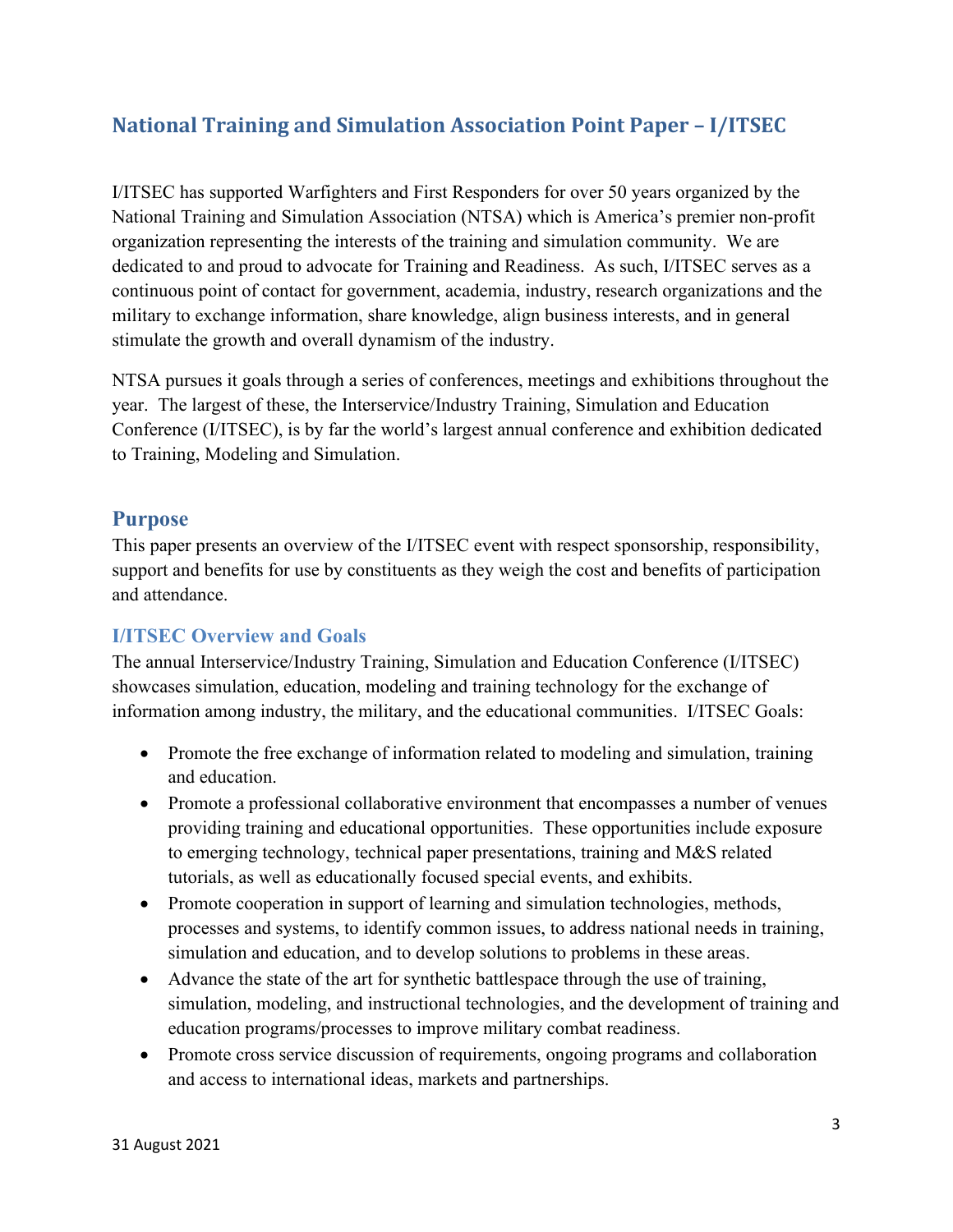- Encourage and support the Training and Education Community life-long Workforce Development and retention efforts.
- Address high level trends in technology, emerging concepts and acquisition reform that the services critically must embrace to continue to protect the nation. Most recently these themes have included Live Virtual Constructive (LVC) training applications, Big Data Analytics in support of improving human performance and Artificial Intelligence (AI).
- Support the industrial base highlighting the value of training systems to National Security.

### **I/ITSEC Sponsorship**

The National Training and Simulation Association (NTSA), an affiliate of the National Defense Industrial Association (NDIA), is the sole sponsor and administrator of I/ITSEC. I/ITSEC is a Non-government Sponsored Conference as per the JFTR/JTR. NTSA is totally responsible for the content, administration and financial management for the conference, including the following major functions:

- 1. Organize the Conference Committee and coordinate committee activities to ensure applicable international, interservice, industry, and educational community representation.
- 2. Contract with appropriate conference and lodging facilities.
- 3. Manage exhibits support function to include sale of exhibit space, booth size, floor plan, and control of exhibits at the conference.
- 4. Manage conference logistics to include hall setup, Audio Visual support, telephone and internet, catering and press coverage.
- 5. Provide all conference administrative support to include signage, and entry control badges.
- 6. Provide for meeting, conference and administrative spaces for all participants.
- 7. Perform all registration and tracking functions.
- 8. Manage all technical paper solicitations, review, selection and publication.
- 9. Coordinate all special tours for VIPs, students, teachers, foreign dignitaries and veterans
- 10. Officially invite guest speakers identified by the Conference program schedule.
- 11. Manage all marketing and public affairs issues related to the conference.
- 12. Publish conference programs, daily publications and proceedings.
- 13. Perform all publicity functions, to include preparing, coordinating and distributing all publicity releases, and managing media publicity (including photographic support).
- 14. Establish and maintain an I/ITSEC World Wide Web home page.
- 15. Provide site security and connectivity with and to local authorities.
- 16. Administer the I/ITSEC scholarship/endowment programs.
- 17. Take appropriate measures to protect proprietary data and technology of all participants.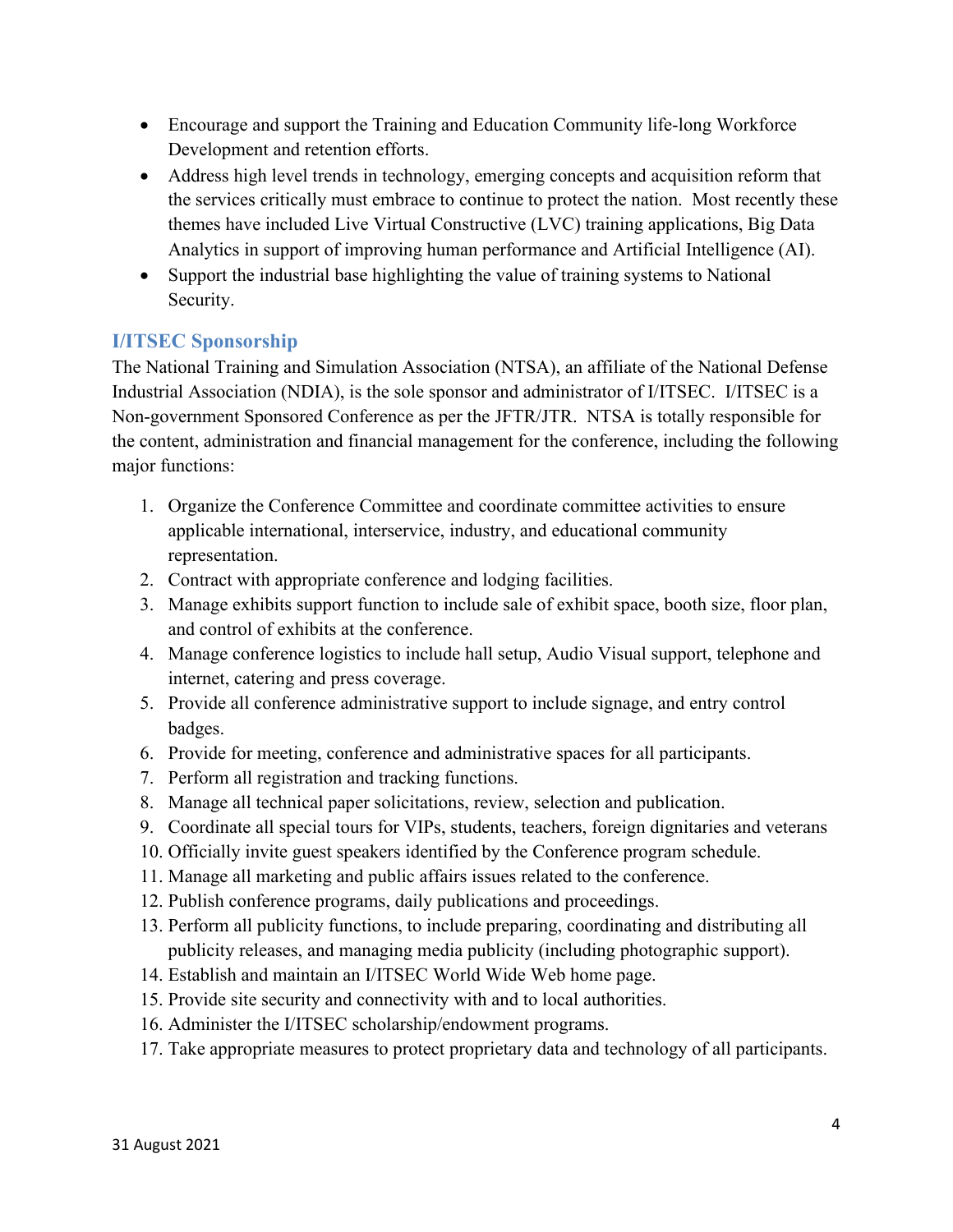- 18. Approve the conference agenda as well as all special projects/events, demonstrations and extraordinary exhibits associated with the annual I/ITSEC whether they occur before, during or after each event.
- 19. Assure the I/ITSEC compliance with government regulations and policies.

#### **Government Support**

The main objective of the I/ITSEC is to provide a forum for dynamic interaction between government, industry and academia. NTSA, as a non-profit organization, provides a nonpartisan interface between participants. OSD and DOD Service representatives and other government agencies and organizations are invited to participate in Conference Committee activities and to represent their interests within the program and agenda, and to demonstrate their requirements and capabilities on the exhibit floor.

While government participates in shaping the conference content and agenda, NTSA is solely responsible for the Conference sponsorship, management and liabilities associated with I/ITSEC planning and execution.

Government voluntary support for I/ITSEC is limited to the following functions:

- 1. Representation on the Conference Committee to ensure their interests and objectives are satisfied.
- 2. Representation on Conference Subcommittees related to assessment and selection of technical papers to be presented at the conference.
- 3. Recommendations for appropriate government speakers that will add value to the agenda – NTSA is responsible for formal invitations.
- 4. Contracting with NTSA for exhibit space and support as desired.

Note: Government organizations are responsible for logistics solely supporting their own presence at the conference. NTSA provides all other logistics conference logistics support.

#### **I/ITSEC Legal and Ethics Standing**

Government attendance at I/ITSEC meets the letter and intent of JFTR/JTR, Appendix R in the following ways:

- 1. Participation and attendance clearly furthers Service and DOD and other Agency programs.
- 2. Allows government to present scientific and technical papers which further the development of the U.S. resources.
- 3. Provides an agenda that allows the Services and DOD to maintain an effective professional, scientific, technical, managerial, and supervisory workforce.
- 4. All active government military and civilians attend the conference free of charge.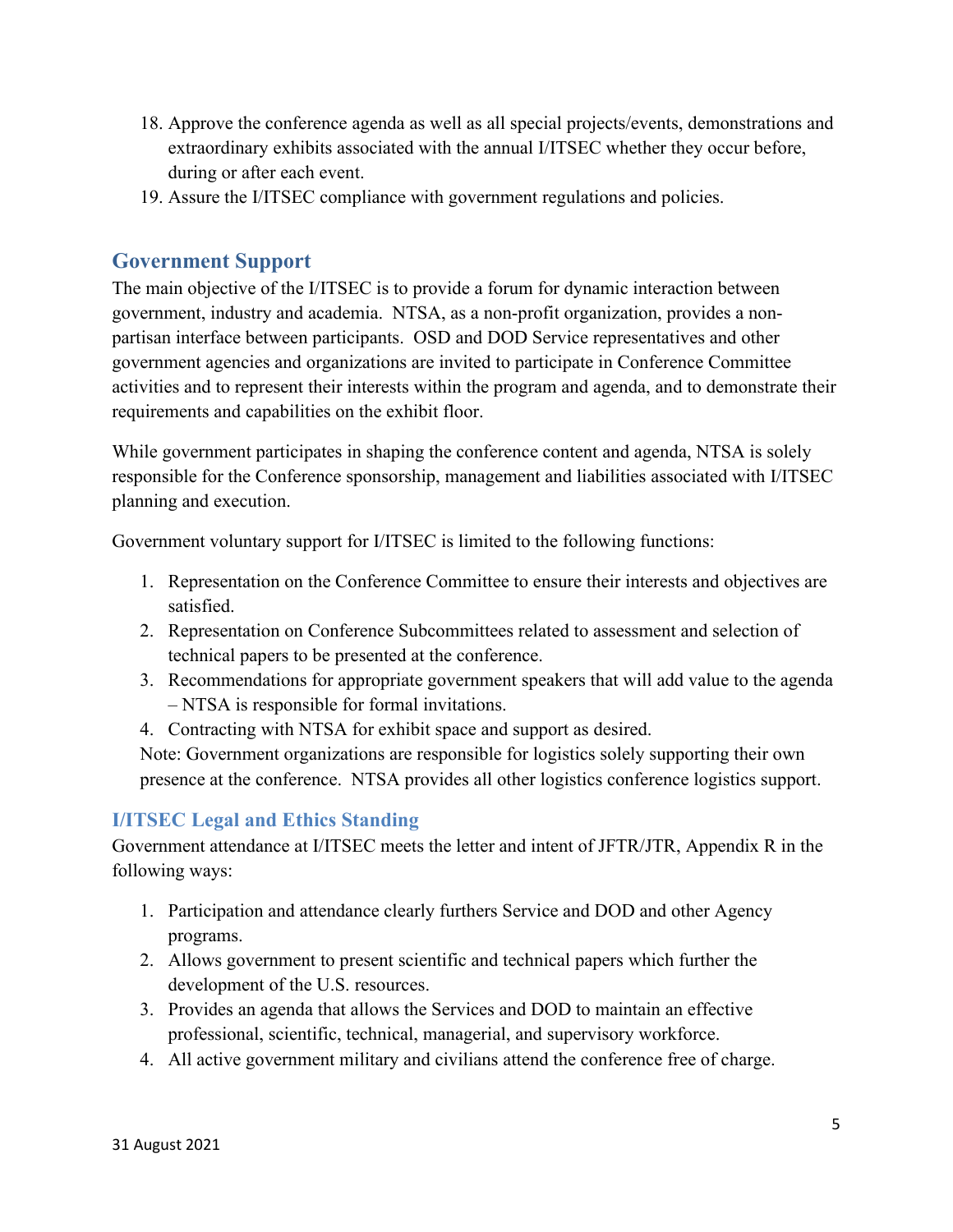### **I/ITSEC Value Proposition**

### **I/ITSEC Top Level Talking Points**

I/ITSEC is attended by over 17,000 individuals each year. The core of the conference is presentation of over 140 technical papers on all aspects of Training, Simulation Education and innovation. Over 500 exhibitors join to present leading edge technology and innovative concepts related to the Training, Modeling and Simulation industries. It is the world's largest conference and display of training systems capabilities in the world.

The opportunities to network within the Training Systems community are endless. Not only are key government organizations represented, but key industry partners from across all training domains are present to include, transportation, health care, gaming, and education. The venue is host to numerous collateral meetings and discussion opportunities take advantage of the large number of government and industry leaders brought together in one venue. This represents a huge offset to separate meetings requiring separate travel and logistical support. In many cases, cross functional meetings between government, industry and academia would be impossible outside this venue.

- 1. I/ITSEC is the premier event for government to execute Market Research of cutting-edge concepts and capabilities.
- 2. Promote cross domain sharing of ideas, technology and innovations.
- 3. Share existing capabilities that are relevant cross domain.
- 4. Take advantage of  $R \& D$  previously invested to lower transition costs.
- 5. See where small business agility and innovation can provide capability at lower cost.
- 6. Identify new markets for your products.
- 7. Share standards and best practices to improve productivity, efficiency and safety.
- 8. Share expertise related to twelve years of war innovations in medical care, robotics, manikins and prosthesis'.

#### **I/ITSEC as an International Venue – The "Paris Air Show" of Training Systems**

- 1. I/ITSEC is the premier event to conduct market research with 500 vendors demonstrating state of the art training capabilities.
- 2. International participation for 2017 exceeded 1900 attendees from 60 countries.
- 3. Vendors from 21 countries demonstrated their capabilities.
- 4. There were 4 International Pavilions plus seven international participants in the Technology Showcase on the exhibit floor.
- 5. Four countries sent trade missions to the event.
- 6. Four countries hosted pavilions demonstrating regional capabilities and identifying key US capabilities that meet their requirements.
- 7. There were three special events sponsored by foreign entities within the conference agenda.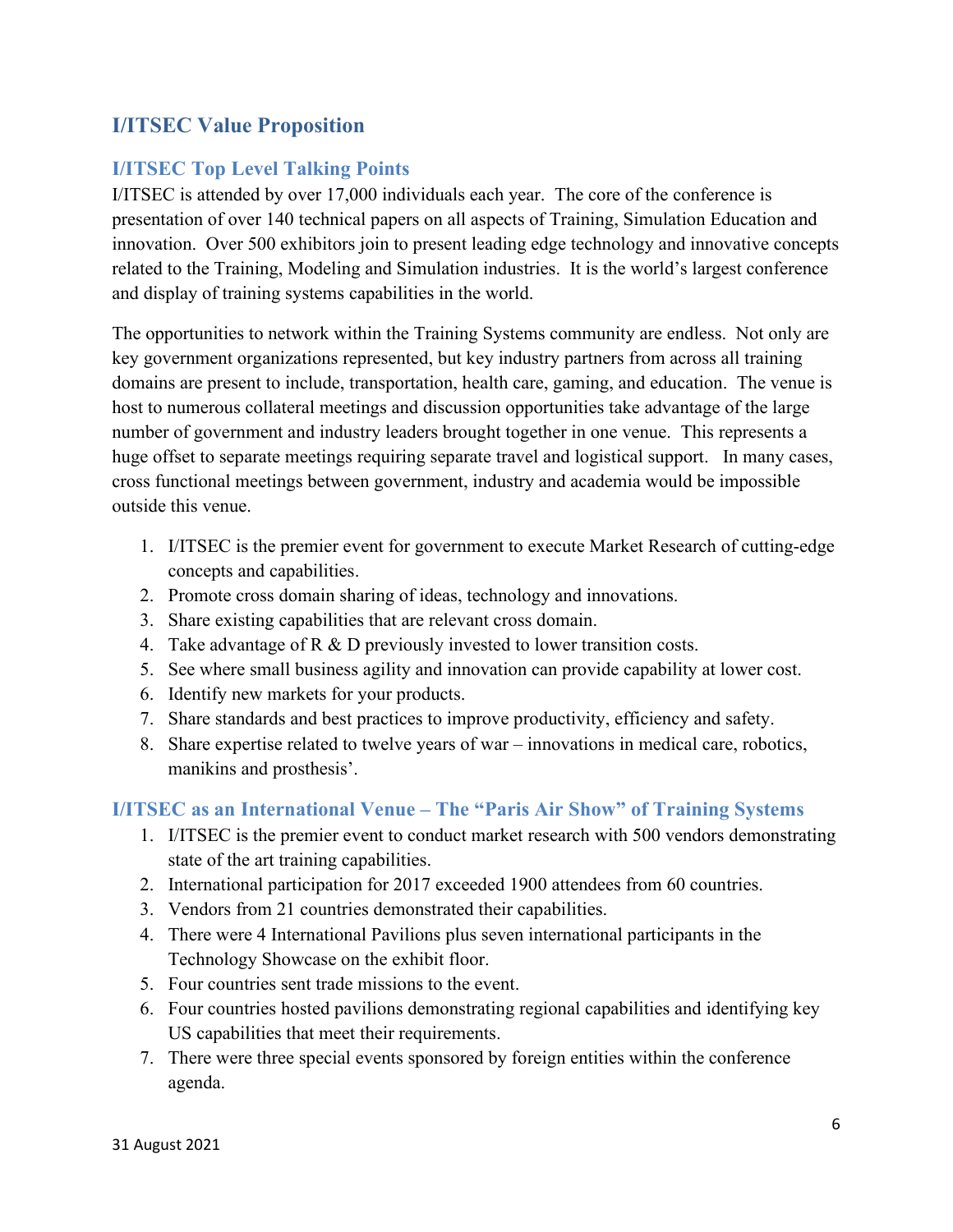- 8. 16 foreign papers were presented at the conference
- 9. There were three tutorials presented with special interest to the international community

### **I/ITSEC Business and Mission Benefits**

The I/ITSEC is built around a robust technical conference program that provides the following benefits:

- 1. As the largest event of its kind in the world, provides an environment for the government to accomplish all business objectives in one place, at one time each year.
- 2. NTSA provides a cost effective collaborative conference solution.
- 3. Provides a means for Orlando based government organizations to promote good community relations.
- 4. Brings together all key decision makers in the simulation and training community of practice.
- 5. Provides opportunities for the government to educate industry on their requirements.
- 6. Provides a forum for industry to inform the government of new and emerging technologies.
- 7. Informs government decision-making through access to the opinions and insights of the research and development, requirements and acquisition communities.
- 8. Offers numerous opportunities for key decision makers attending the conference to share best practices, lessons learned, program issues, and needs and requirements.
- 9. Provides an opportunity for government to inform industry on productive ways for them to effectively channel their internal R&D invest portfolio.
- 10. Supports Small Business by providing them a dynamic venue to expose their capabilities and network with larger Primes.
- 11. Allows access to high level government and industry decision makers:
	- a. High level Administration representatives
	- b. Members of Congress
	- c. Key Interagency leadership
	- d. Key OSD and Service leadership
	- e. Representatives from foreign governments and industries
	- f. Captains of Industry
	- g. Key leaders from academia and education
- 12. NTSA works with the TReX OTA Consortium to encourage rapid acquisition of prototypes and R&D.
- 13. NTSA supports a variety of contract accelerating activities like "Pitch Days" where white paper proposals are vetted by the government on site.

Note: NTSA works with conference support entities to get the very best prices for its constituents and negotiates large blocks at or below government per diem rates.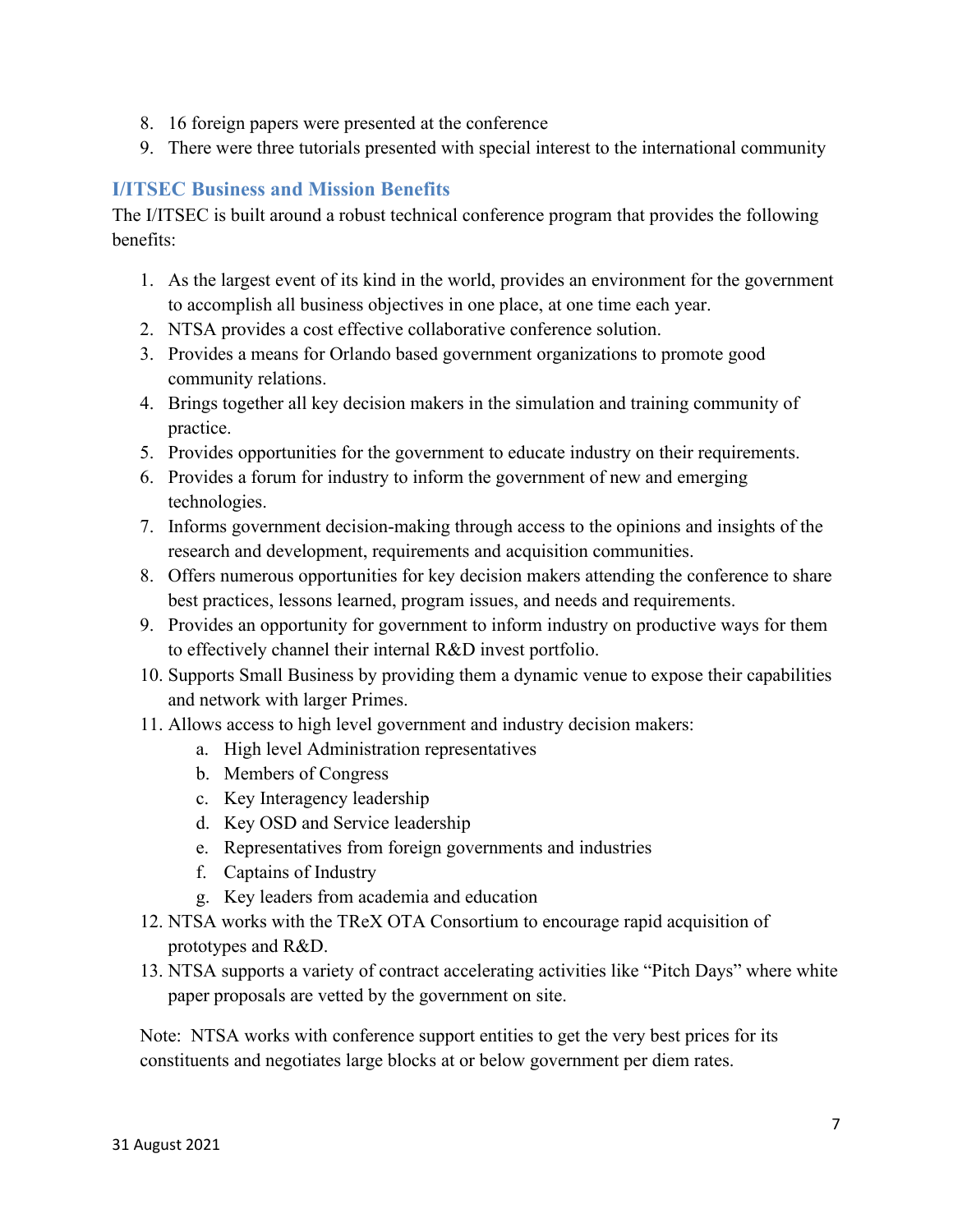### **I/ITSEC as a Training and Workforce Development Venue**

- 1. Provides an opportunity for government and industry entities to emphasize the value of Modeling, Simulation and Training to their constituents.
- 2. The conference and exposition provide an ideal environment for internal staff interaction and training with new concepts in simulation, training and education.
- 3. Ideal venue for engineers to be exposed to world-class M&S and Training technologies and innovations, and to engage in government, industry and academia crosstalk.
- 4. Provides efficient and effective opportunities to share lessons learned, program issues, and future trends in an environment that is data based and supported by research.
- 5. Provides a rich opportunity for government and industry personnel to share and learn best practices that have been evaluated and assessed, with data driven results.
- 6. Provides the opportunity to present, compare and debate training solutions.
- 7. Supports STEM in schools and Service Recruiting, Training and Transition efforts.
- 8. **Continuing Learning Points (CLP)**
	- a. "The U.S. Department of Defense (DoD) acquisition workforce members are expected to earn Continuous Learning Points (CLPs) to stay current in leadership and functional acquisition skills that augment the minimum education, training and experience standards established for certification purposes within their acquisition career fields.
	- b. It is each acquisition member's responsibility to meet the goal of 40 CLPs each year and to meet the mandatory requirement of 80 CLPs every two years. Acquisition Professional Activities are allowed to count toward CLPs.
	- c. CLPs are awarded in accordance with DoD-wide guidelines as augmented by Service-specific policies.
	- d. I/ITSEC provides an excellent opportunity for the DoD acquisition workforce members to earn mandatory CLPs."
- 9. **Continuing Education Credit (CEU)**
	- a. Government personnel have the opportunity to earn Continuing Educational Unit credit for attending specified paper and tutorial sessions.
	- b. Approximately 150 new papers, the latest research in the fields of modeling, training and simulation.
	- c. Twenty-four tutorials, covering a diverse set of topics essential to the modeling, simulation, training, and education communities. This program provides opportunities in foundational subjects, refreshers and more advanced learning opportunities and emerging topics of particular interest to I/ITSEC attendees.
	- d. Access to Professional Development Workshops presented and developed in conjunction with the University of Central Florida.
- **10. Certified Modeling and Simulation Professional Program**
	- a. NTSA hosts a training curriculum leading to certification as a Modeling and Simulation Professional.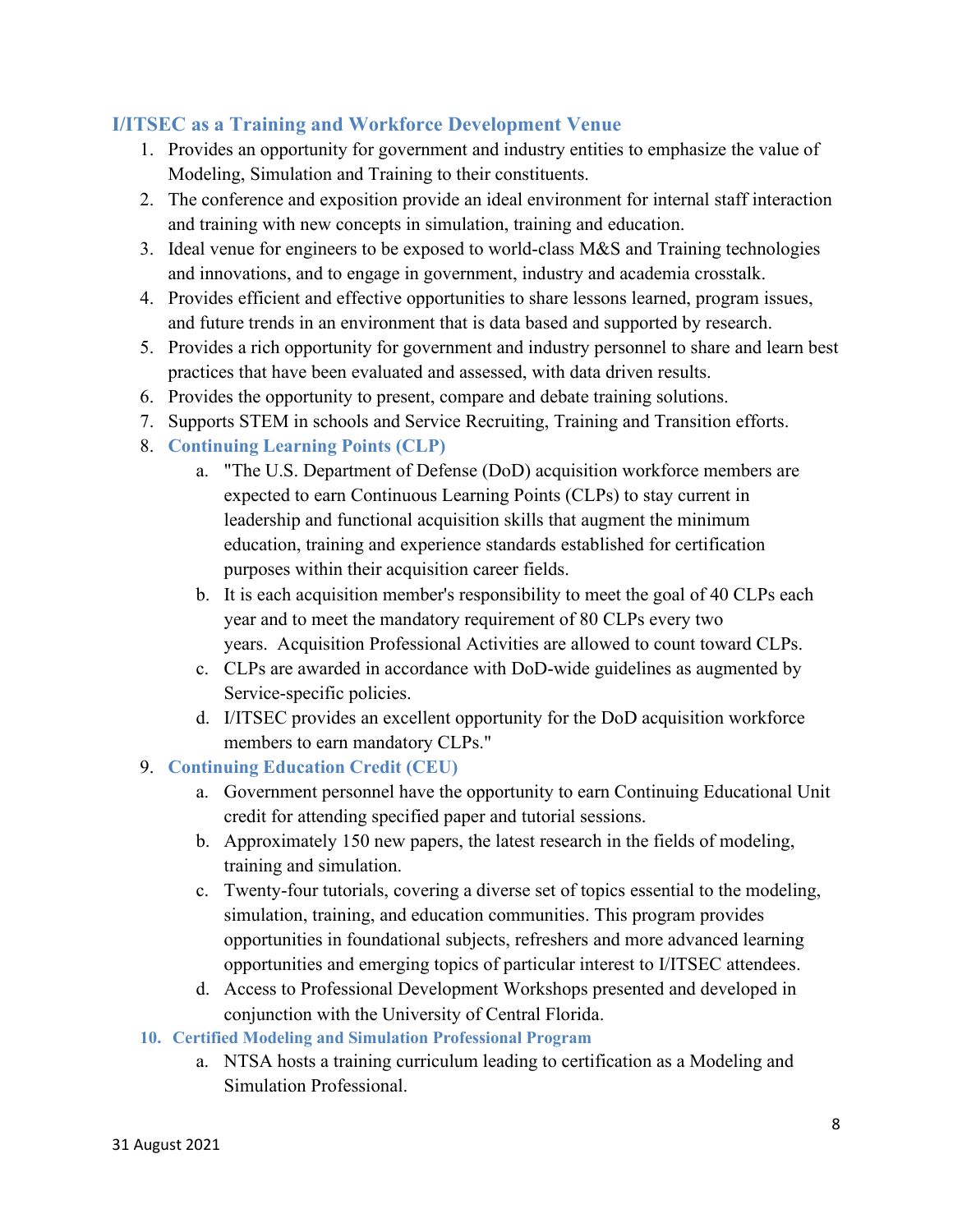### **I/ITSEC as a Recruiting and Retention Venue**

- 1. Over 500 highly qualified students from across the country attend I/ITSEC every year.
- 2. Over 20 high schools and 170 institutions of higher education are represented at I/ITSEC.
- 3. Service recruiting presence on the I/ITSEC exhibition floor provides direct access to this highly qualified talent pool.
- 4. Servicemen and women attending I/ITSEC are exposed to the latest in training and simulation technology.
- 5. Many servicemen and women present technical papers and are eligible for recognition and awards.
- 6. Service technical personnel can view all the latest concepts and innovations at one location.
- 7. Participation at an event as large as I/ITSEC supports good morale within commands associated with training and simulation.
- 8. Support for NTSA STEM initiatives boosts the number of qualified students available for military service.

#### **I/ITSEC Support for STEM, Schools and Education**

Each year I/ITSEC hosts a series of special events that reflect topical areas in the world of Modeling, Simulation and training. From looking into the future of medical simulation to seeing what Hollywood's most cutting-edge effects wizards can bring to the industry. Support and participation in these special events contribute to private and public STEM objectives and increase the caliber and qualification of tomorrow's workforce.

- 1. **Serious Games –** The Serious Games Showcase & Challenge (SGS&C) celebrates the use of games and game technology as a delivery medium for instructional material. After a rigorous evaluation, the top twelve entries from all received are selected as finalists and invited to showcase their games on the exhibit floor during I/ITSEC.
- 2. **Student Tours –** NTSA hosts Student Tours during I/ITSEC to allow students to experience first-hand, real-world Training, Simulation and Education solutions that will help bridge the gap between classroom theory and the applied used of Science, Technology, Engineering and Math (STEM) subjects. NTSA is investing in a program that will provide a "Virtual Student Tour" that will dramatically increase outreach.
- 3. **America's Teachers Program –** The goal of this program is to familiarize teachers of science, technology, engineering, and math with the field of modeling and simulation and support STEM education and careers.
	- a. The modeling and simulation industry is growing and it depends on a pool of talented engineers, computer scientists, and behavioral scientists.
	- b. Teachers' awareness of this field could help to guide young people toward preparing for modeling and simulation careers.